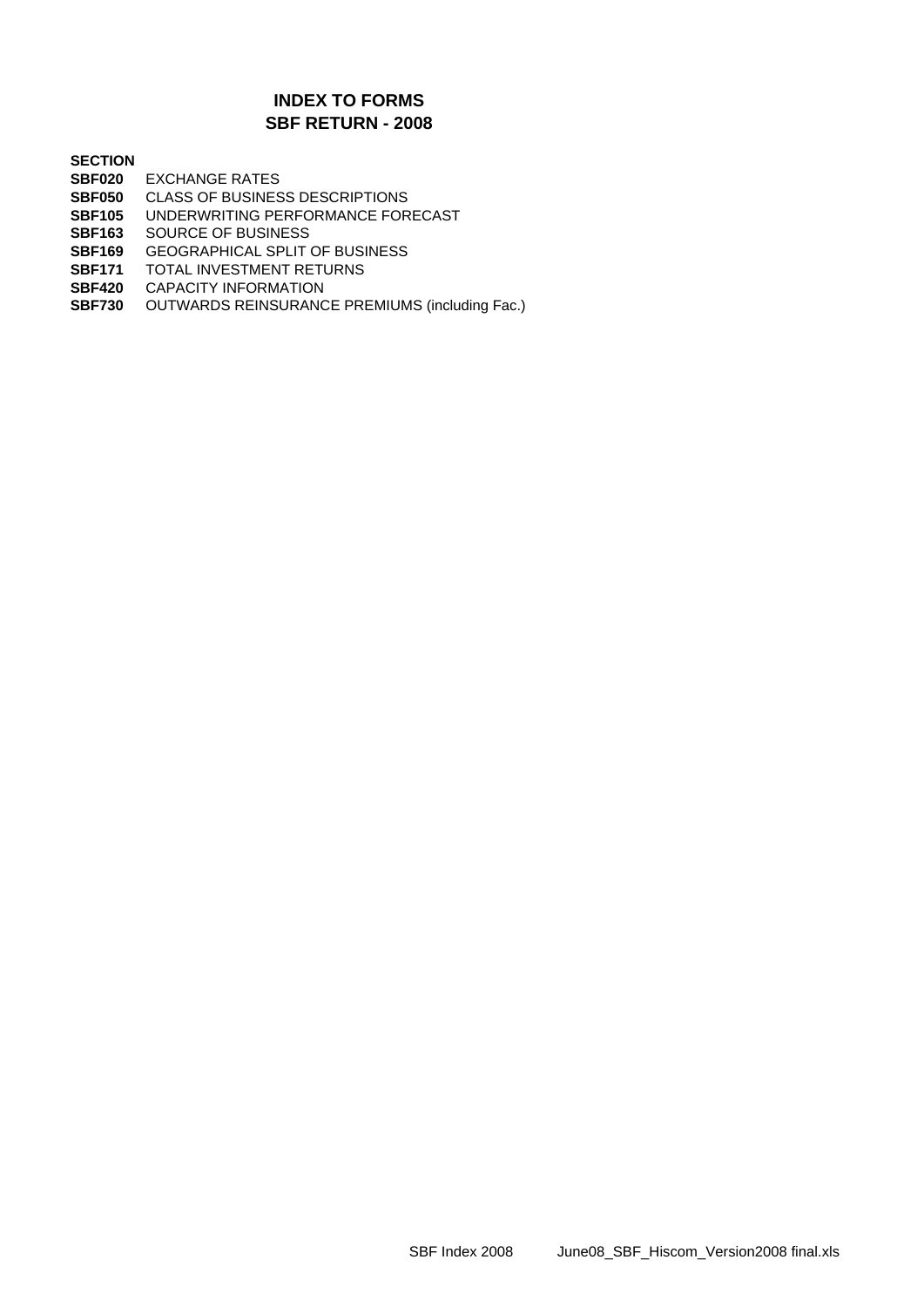# **FRANCHISE PERFORMANCE MANAGEMENT SYNDICATE BUSINESS FORECAST REPORTING PACK**

**Year of Account Managing Agent Managing Agent Code** 

| 33     |
|--------|
| 2008   |
| Hiscox |
| 1915C  |

| <b>Currency</b> | <b>Plan Rate of Exchange for 2008</b> |
|-----------------|---------------------------------------|
| <b>GBP</b>      | 1.00                                  |
| CAD             | 1.96                                  |
| <b>EUR</b>      | 1.36                                  |
| JSD             | 1.99                                  |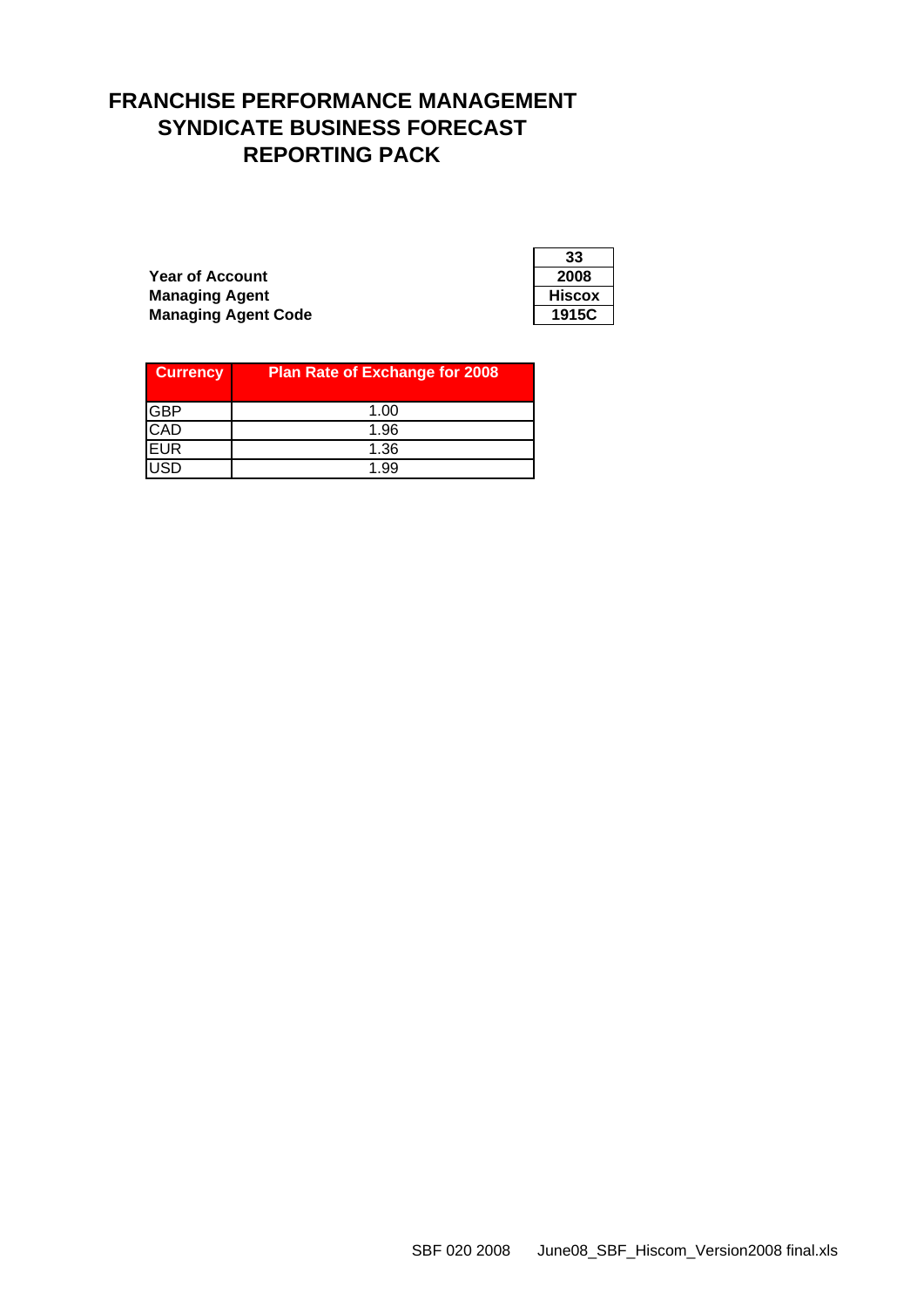## **050 CLASS OF BUSINESS DESCRIPTIONS**

| <b>Class of Business Name</b>         |  |  |
|---------------------------------------|--|--|
| Marine & Non Marine Reinsurance       |  |  |
| Non Marine Liability                  |  |  |
| Marine                                |  |  |
| <b>Property Binders</b>               |  |  |
| <b>Political Risk &amp; Terrorism</b> |  |  |
| Accident & Health                     |  |  |
| Household                             |  |  |
| Whole Account Reinsurance             |  |  |
| TMT                                   |  |  |
| Property Major Risk                   |  |  |
| Fine Art & Specie                     |  |  |
| Aerospace                             |  |  |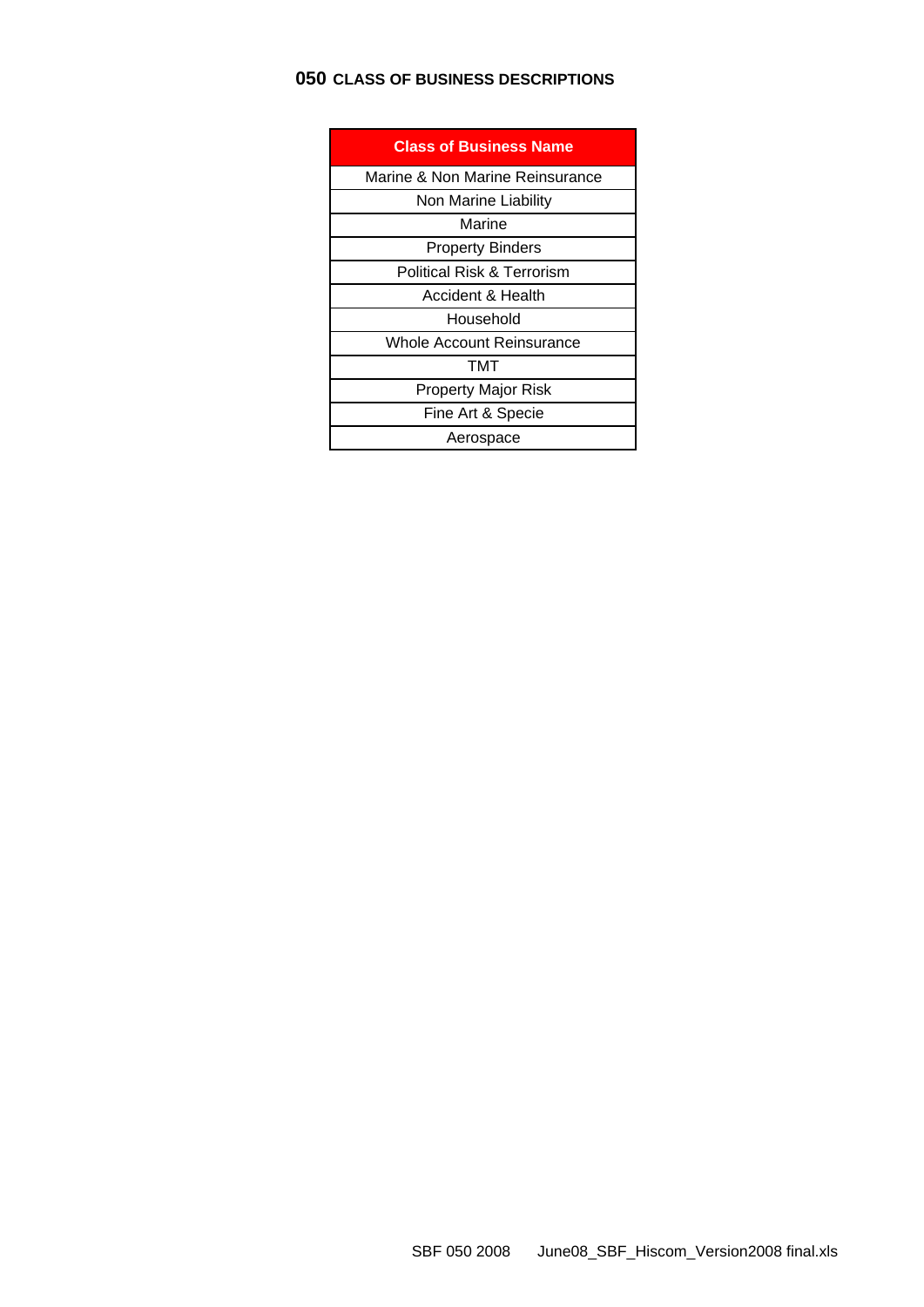### **105 UNDERWRITING PERFORMANCE FORECAST BY PURE YEAR OF ACCOUNT AT ULTIMATE 2008**

| Currency                              | <b>CNV</b>                    |
|---------------------------------------|-------------------------------|
| <b>Class of Business Description</b>  | <b>Gross premiums written</b> |
| Marine & Non Marine Reinsurance       | 182,826,869                   |
| Non Marine Liability                  | 71,485,798                    |
| Marine                                | 88,003,378                    |
| <b>Property Binders</b>               | 94,756,818                    |
| <b>Political Risk &amp; Terrorism</b> | 45,349,351                    |
| <b>Accident &amp; Health</b>          | 54,806,478                    |
| Household                             | 82,781,326                    |
| <b>Whole Account Reinsurance</b>      | 79,641,841                    |
| тмт                                   | 43,642,927                    |
| Aerospace                             | 12,029,566                    |
| <b>Property Major Risk</b>            | 18,400,253                    |
| Fine Art & Specie                     | 29,689,500                    |
| <b>Total</b>                          | 803,414,106                   |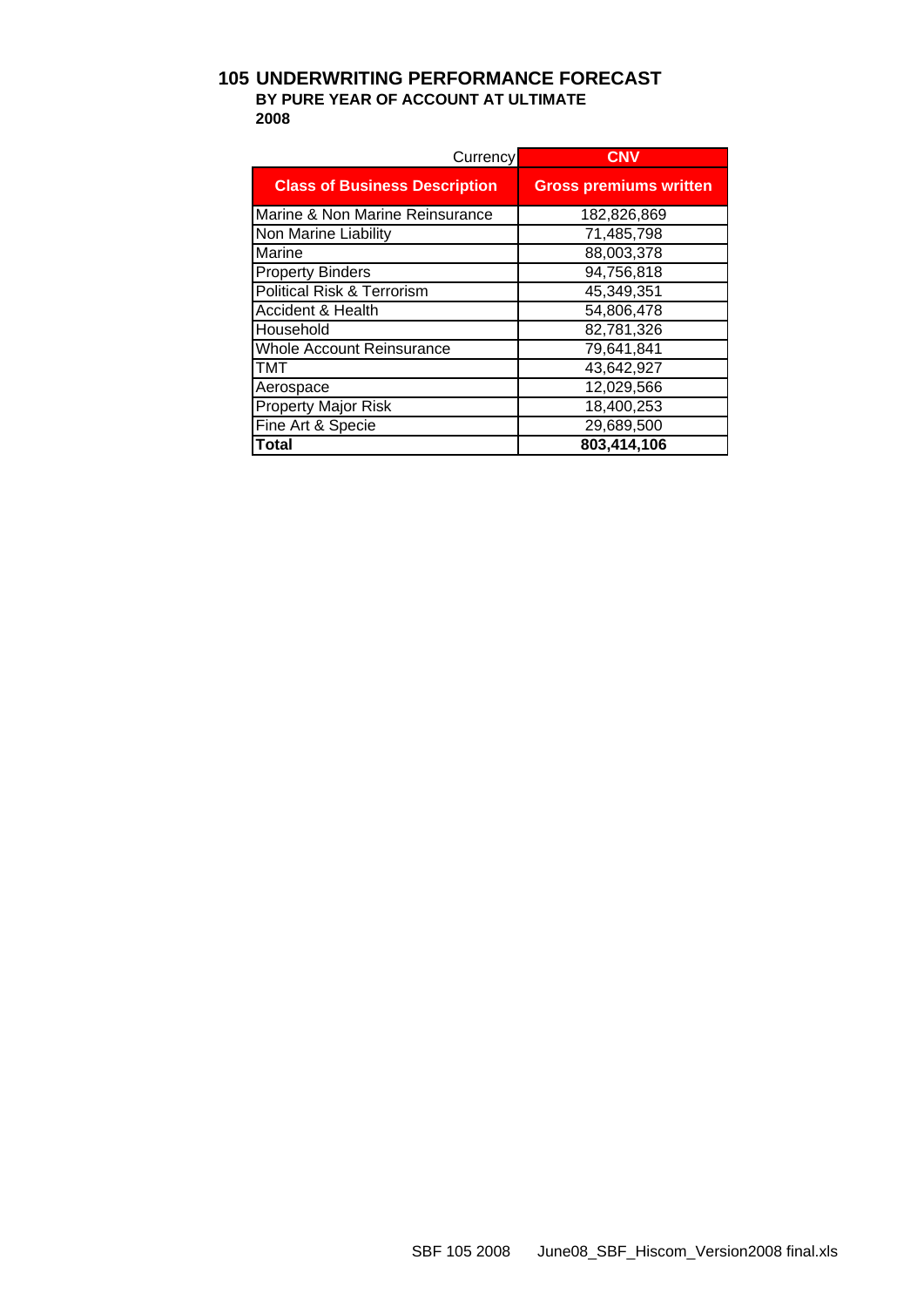#### **163 SOURCE OF BUSINESS**

**BY PURE YEAR OF ACCOUNT AT ULTIMATE**

**1) Forecast of gross premiums written** 

**2008 CURRENCY** CNV

|   | <b>DIRECT</b>                                              |             |
|---|------------------------------------------------------------|-------------|
|   | <b>Binding Authority, Service Companies and Line Slips</b> |             |
|   | Binding Authorities delegated outside the Managing Agent   | 215,519,697 |
|   | Service Companies                                          | 92,452,447  |
|   | 3 Lineslips                                                | 17.837.418  |
|   | 4 Other Direct Business                                    | 161,450,128 |
|   | <b>REINSURANCE</b>                                         |             |
|   | 5 Facultative                                              | 40,442,559  |
| 6 | <b>Treaty Proportional</b>                                 | 37,449,594  |
|   | <b>Excess of Loss</b>                                      | 227,968,206 |
|   | <b>Stop Loss</b>                                           | 10,294,055  |
|   |                                                            |             |
|   | $9$ TOTAL (Sum 1 to 8)                                     | 803.414.104 |

**2)**

**Brokers anticipated to provide in excess of 5% of the forecast gross premiums written together with the % of income expected from each.** 

| <b>Broker Name</b>                    | $\frac{9}{6}$ | <b>Gross premiums written</b> | <b>Business</b><br>arrangement fees<br>payable |
|---------------------------------------|---------------|-------------------------------|------------------------------------------------|
| AON/554 Aon Ltd                       | 0.266%        | 2,135,942                     | 0                                              |
| AGL/676 Aon Ltd                       | 4.391%        | 35,277,046                    | 0                                              |
| AON/823 Aon Ltd                       | 9.602%        | 77,141,253                    | 0                                              |
| AON/1907 Aon Re Italia Srl            | 0.088%        | 705,393                       | 0                                              |
| BEN/875 Benfield Asia Pte Ltd         | 4.875%        | 39,166,785                    | 0                                              |
| BEN/1108 Benfield Ltd                 | 2.569%        | 20,641,294                    | 0                                              |
| BEN/1125 Benfield Ltd                 | 0.109%        | 879,289                       | 0                                              |
| MSH/381 Marsh Ltd                     | 0.123%        | 985,470                       | 0                                              |
| LRM/460 Marsh Ltd                     | 0.139%        | 1,120,186                     | 0                                              |
| ICTB/509 Marsh Ltd                    | 5.094%        | 40,928,430                    | 0                                              |
| BB /578 Marsh Ltd                     | 0.021%        | 165,498                       | 0                                              |
| BRE/775 Marsh Ltd                     | 10.313%       | 82,857,954                    | 0                                              |
| ICNY/1044 Marsh Ltd                   | $0.006\%$     | 49,827                        | 0                                              |
| MIL/621 Miller Insurance Services Ltd | 7.101%        | 57,049,820                    | 0                                              |
| WIL/576 Willis Limited                | 9.529%        | 76.560.589                    | $\mathbf{1}$                                   |

**3) % of gross premiums written expected from the following sources:**

| <b>Source of business</b> | %        | <b>Gross premiums written</b> |
|---------------------------|----------|-------------------------------|
| Consortium                | $0.00\%$ |                               |
| Website                   | 0.38%    | 3,015,075                     |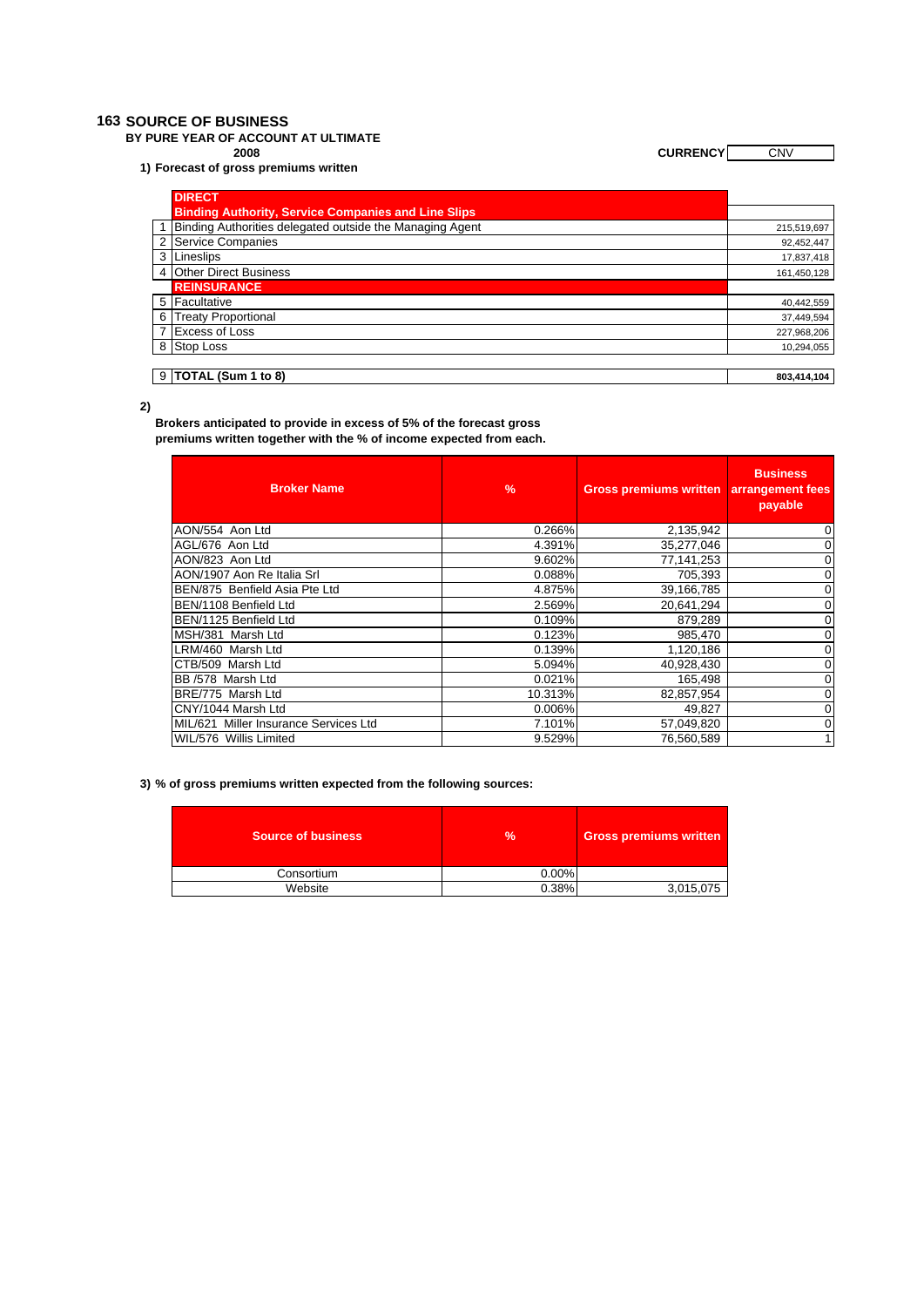#### **169 GEOGRAPHICAL SPLIT OF BUSINESS**

#### **BY PURE YEAR OF ACCOUNT AT ULTIMATE**

by domicile of risk<br>2008

**2008 CURRENCY** CNV

| <b>Region</b>                 | <b>Gross</b><br><b>Premiums</b><br><b>Written</b> | % of Total<br><b>Gross</b><br><b>Premiums</b><br><b>Written</b><br>% |
|-------------------------------|---------------------------------------------------|----------------------------------------------------------------------|
| <b>Americas</b>               |                                                   |                                                                      |
| South America                 | 4,893,026                                         | 0.6%                                                                 |
| <b>North America</b>          | 400,939,760                                       | 49.9%                                                                |
| Central America               | 7,738,512                                         | 1.0%                                                                 |
| Caribbean                     | 7,155,666                                         | 0.9%                                                                 |
| <b>Asia Pacific</b>           |                                                   |                                                                      |
| South Asia                    | 2,718,120                                         | 0.3%                                                                 |
| Oceania                       | 8,572,042                                         | 1.1%                                                                 |
| East Asia                     | 9,859,416                                         | 1.2%                                                                 |
| Central Asia                  | 3,041,841                                         | 0.4%                                                                 |
| <b>Europe</b>                 |                                                   |                                                                      |
| Western Europe (excl. UK)     | 33,742,026                                        | 4.2%                                                                 |
| UK                            | 27,374,552                                        | 3.4%                                                                 |
| Central & Eastern Europe      | 8,859,364                                         | 1.1%                                                                 |
| <b>Middle East and Africa</b> |                                                   |                                                                      |
| Northern Africa               | 1,850,771                                         | 0.2%                                                                 |
| Middle East                   | 7,726,580                                         | 1.0%                                                                 |
| Central & Southern Africa     | 6,290,120                                         | 0.8%                                                                 |
| Worldwide                     | 272,652,307                                       | 33.9%                                                                |
| <b>Total</b>                  | 803,414,104                                       | 100.0%                                                               |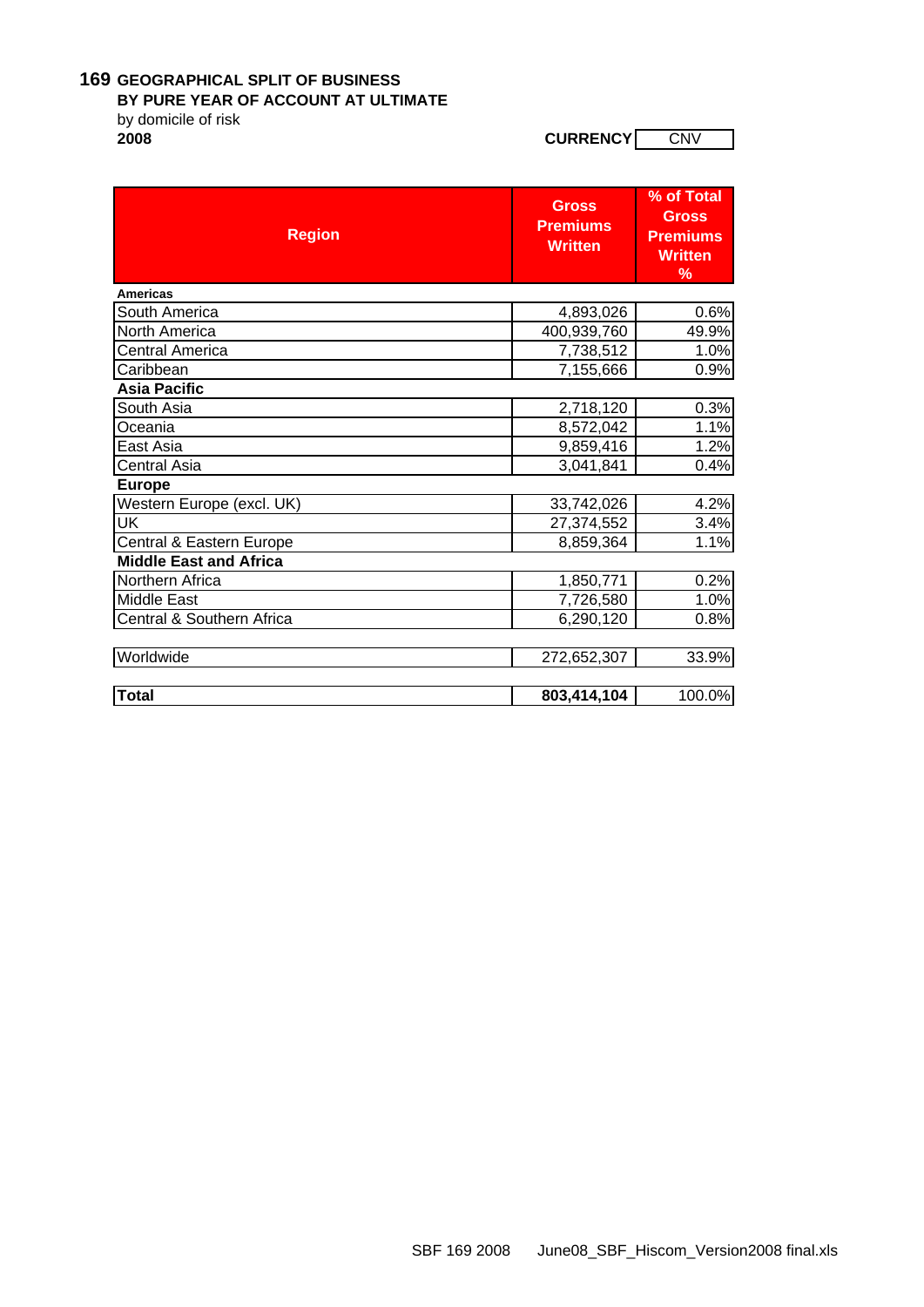### **171 TOTAL INVESTMENT RETURNS**

**CALENDAR YEAR 2008**

|                                      | <b>CNV</b> | <b>GBP</b>   | USD              |
|--------------------------------------|------------|--------------|------------------|
| <b>Investment return</b>             | 50,000,000 | 12,814,000   | 74,000,000       |
|                                      |            |              |                  |
|                                      |            | Return Range |                  |
| <b>Investment Manager</b>            | From       | To           |                  |
|                                      | (%)        | (%)          | <b>CCY</b>       |
| AllianceBernstein Ltd                | 4.50%      | 6.50%        | Sterling         |
| AllianceBernstein Ltd                | 3.00%      | 5.00%        | Euro             |
| <b>Wellington Management Company</b> | 3.00%      | 5.00%        | <b>US Dollar</b> |
| <b>UBS Global Asset Management</b>   | 4.00%      | 6.00%        | Can Dollar       |

| <b>Investment Manager</b>            | <b>Actual Return</b><br>During<br><b>Previous Year</b> |                  |
|--------------------------------------|--------------------------------------------------------|------------------|
|                                      | (%)                                                    | CCY              |
| AllianceBernstein Ltd                | 5.00%                                                  | Sterling         |
| AllianceBernstein Ltd                | 3.60%                                                  | Euro             |
| <b>Wellington Management Company</b> | 6.00%                                                  | <b>US Dollar</b> |
| <b>UBS Global Asset Management</b>   | 4.60%                                                  | Can Dollar       |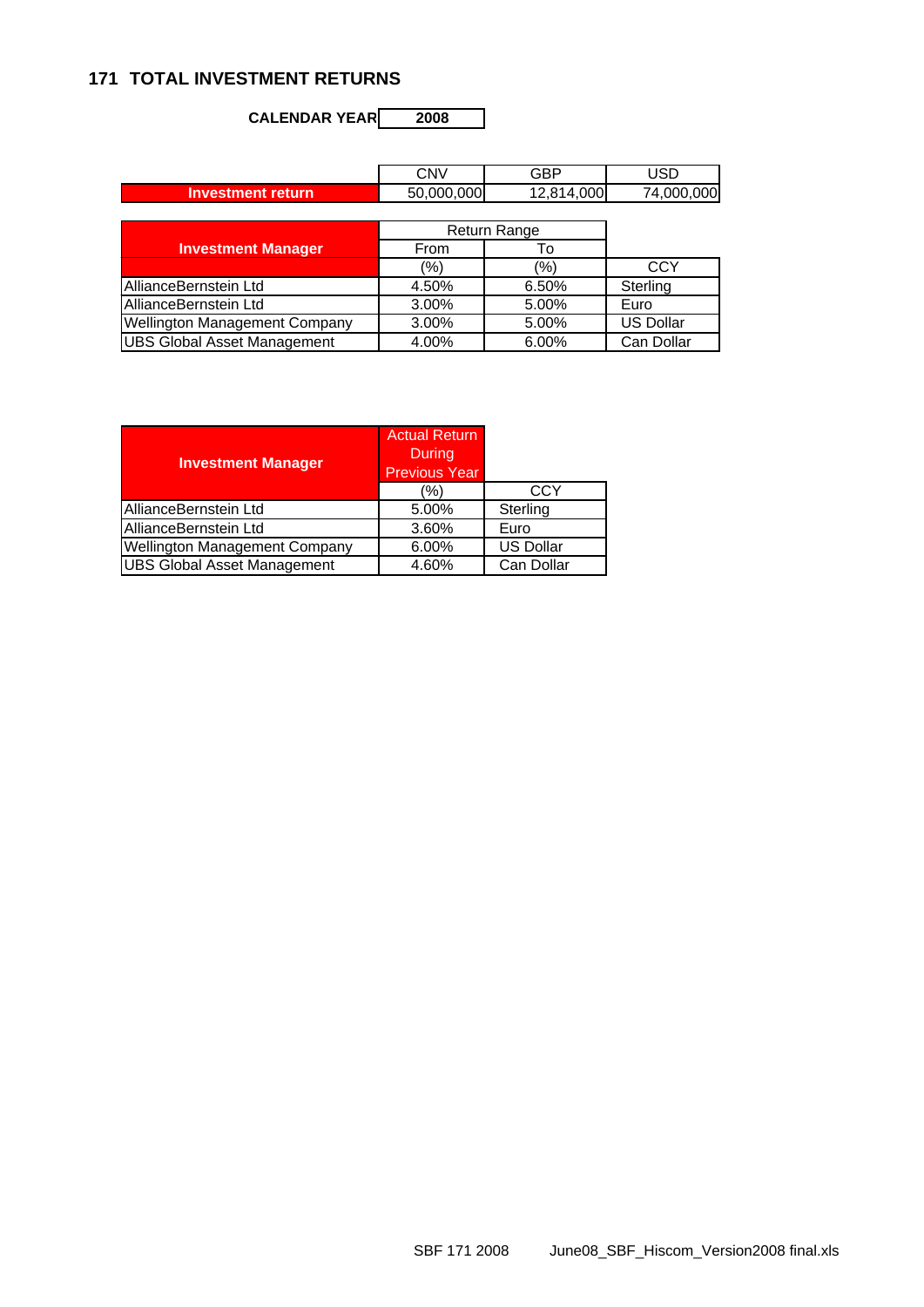### **420 CAPACITY INFORMATION**

## **2008 CURRENCY** CURRENCY CONV

| <b>Capital Provider Category</b> | <b>Estimated</b><br><b>Level of</b><br><b>Support</b> | <b>New Capacity</b> |
|----------------------------------|-------------------------------------------------------|---------------------|
| <b>Aligned Corporate</b>         | 507,724,466                                           |                     |
| Other direct corporate           | 2,194,056                                             |                     |
| Members' Agent - MAPA            | 37,792,367                                            |                     |
| Members' Agent - Non MAPA        | 152,289,111                                           |                     |
| QQS Capacity                     | 27,315,961                                            |                     |
| <b>Total Capacity</b>            | 727,315,961                                           |                     |

**Aligned (members controlled by the Managing Agent) Member** 

| Member<br>Number <sup>1</sup> | <b>Member Name</b>                    | Syndicate<br>Participation |
|-------------------------------|---------------------------------------|----------------------------|
| 053493DI                      | Hiscox Dedicated Corporate Member Ltd | 507,724,466                |